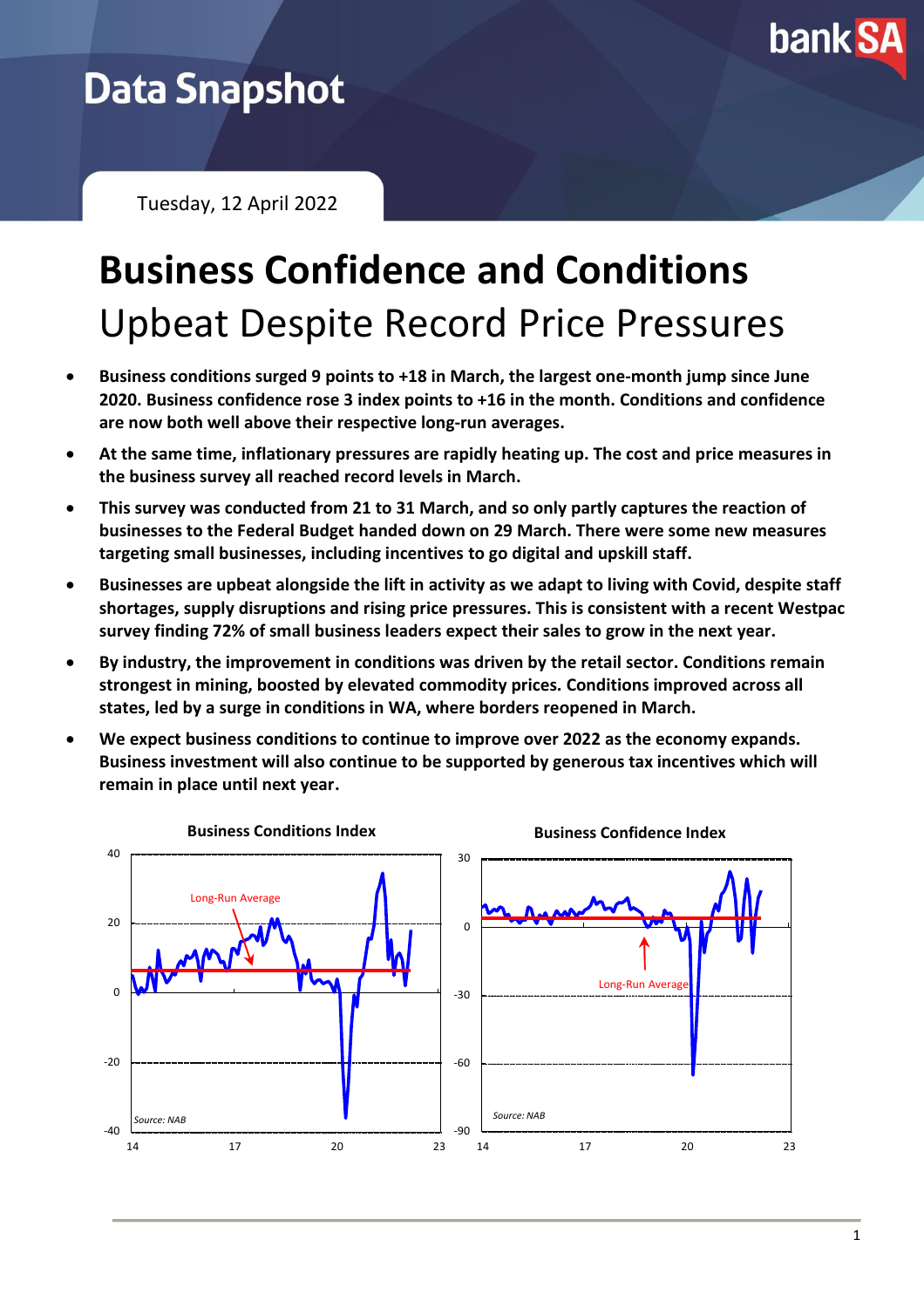Business conditions jumped sharply in March, largely reflecting an improvement in the retail sector. Business confidence rose for a third consecutive month and is now around the elevated levels preceding the Delta outbreak.

Business conditions surged 9 points to +18, the largest one-month jump since June 2020. Business confidence rose 3 index points to +16. Conditions and confidence are now both well above their respective long-run averages.

This survey was conducted from 21 to 31 March, and so only partly captures the reaction of businesses to the Federal Budget handed down on 29 March. There were some new measures targeting small businesses, including incentives to go digital and upskill staff. Notably, the key incentives to boost investment which are due to expire in 2023 – the temporary full expensing and loss-carry back provisions – were not extended.

Staff shortages, supply-chain disruptions and inflationary pressures have not been enough to dent the buoyant mood amongst businesses. Today's results are consistent with a recent Westpac survey that revealed 72% of small business leaders expect their business and sales to grow over the next 12 months.

At the same time, the survey suggests cost pressures are rapidly heating up. The cost and price measures all reached record levels in March, as inflationary pressures continue to mount. The survey indicates that quarterly labour cost growth hit 2.7% and purchase costs rose by 4.2% over the three months to March. While margins are still being squeezed, businesses have been able to pass on at least some of these higher costs; final product prices jumped 2.3% in the quarter. The result points to a solid reading on consumer price inflation for the March quarter, due later this month.

It is against this backdrop, alongside a tight labour market and rising wage pressures, that we expect the Reserve Bank to begin hiking the cash rate from June. We expect several more hikes over the following months to take the cash rate to 1.25% by the end of the year.



The war in Ukraine has added to inflationary pressures by driving up commodity prices. Notably, higher oil prices have flowed through to higher prices at the petrol pump. The national average unleaded petrol price peaked over 210 cents per litre (retail) in the week ending 20 March. More recently, the price has pulled back, falling to around 174 cents per litre in the week ending 10 April. The Government's temporary 50% cut to the fuel excise has contributed to cheaper prices at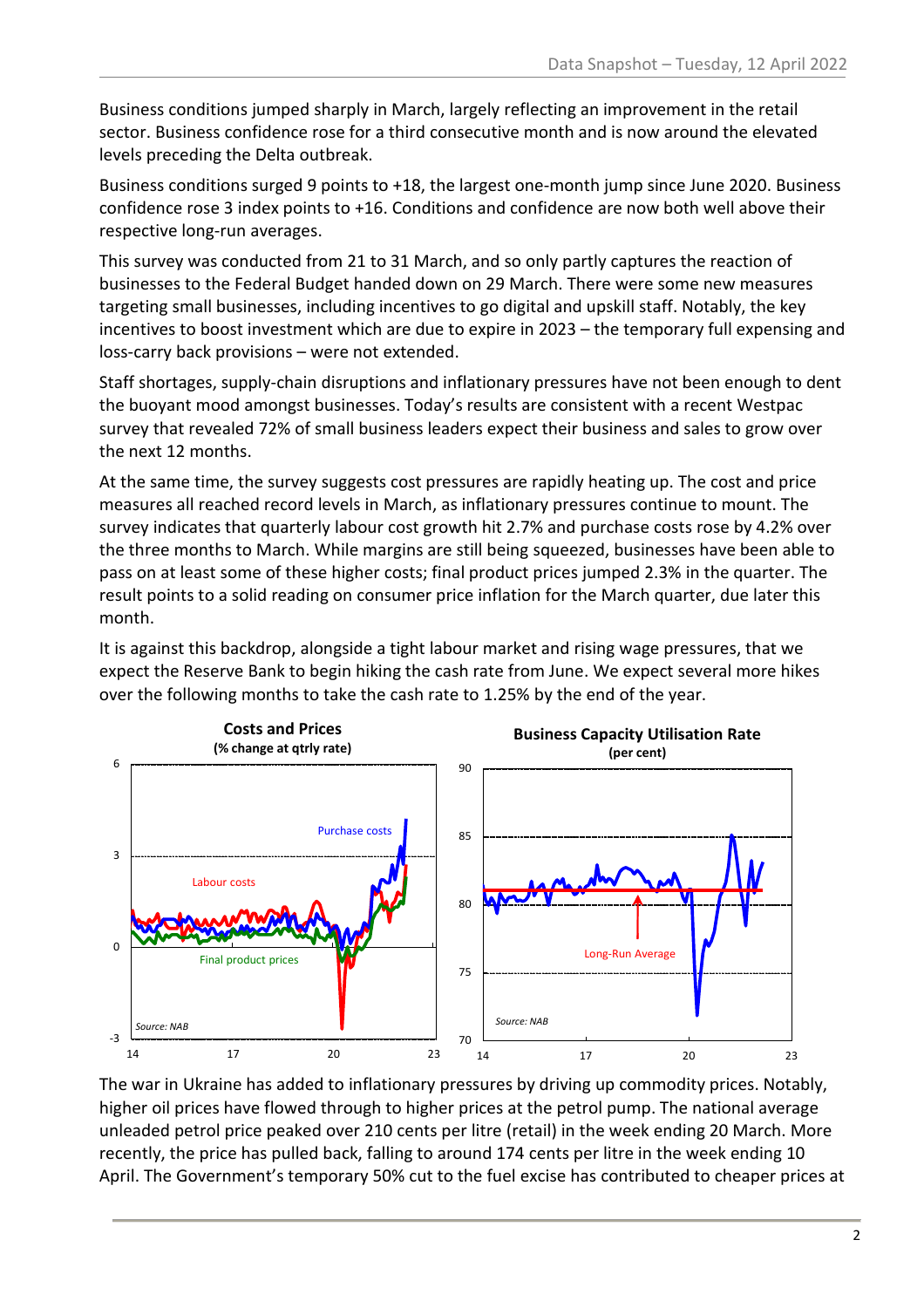#### the bowser.

The improvement in conditions was led by the trading subcomponent of the index, indicating that demand remains strong. There were also sizeable increases in the profitability and employment subindices.

By industry, the improvement in conditions was driven by retail, as well as decent gains in finance, business & property and recreation & personal services. Elsewhere, conditions were largely unchanged. Conditions are strongest in mining, reflecting elevated commodity prices.

Business confidence is solid across all sectors as we adapt to living with the virus. The impact of COVID-19 has been uneven and some sectors, such as retail and recreation & personal services, have been much harder hit than others. However, these results suggest that even the sectors which have been harder hit are seeing green shoots emerge.

Conditions improved across all states, led by a surge in conditions in WA, where borders reopened in March. There were also sizeable improvements in Victoria, SA and Tasmania. Conditions remain strongest in the mining-state of WA, which continues to benefit from elevated commodity prices.

There was also a lift in the leading indicators of forward orders and capacity utilisation. Capacity utilisation edged up 0.6 percentages points to 83.1%, notably well above the long-run average of 81.0%. Higher capacity utilisation is associated with increases in capital expenditure and employment. An increase in capacity utilisation can also be a leading indicator of rising inflationary pressures.

#### **Outlook**

Businesses are upbeat alongside the lift in activity as we adapt to living with Covid. This is despite headwinds from staff shortages, supply disruptions, inflationary pressures and the prospect of rising interest rates. We expect business conditions to continue to improve over 2022 as the economy expands. Business investment will also continue to be supported by generous tax incentives, which will remain in place until next year.

> **Matthew Bunny, Economist** Ph: 0421 749 491